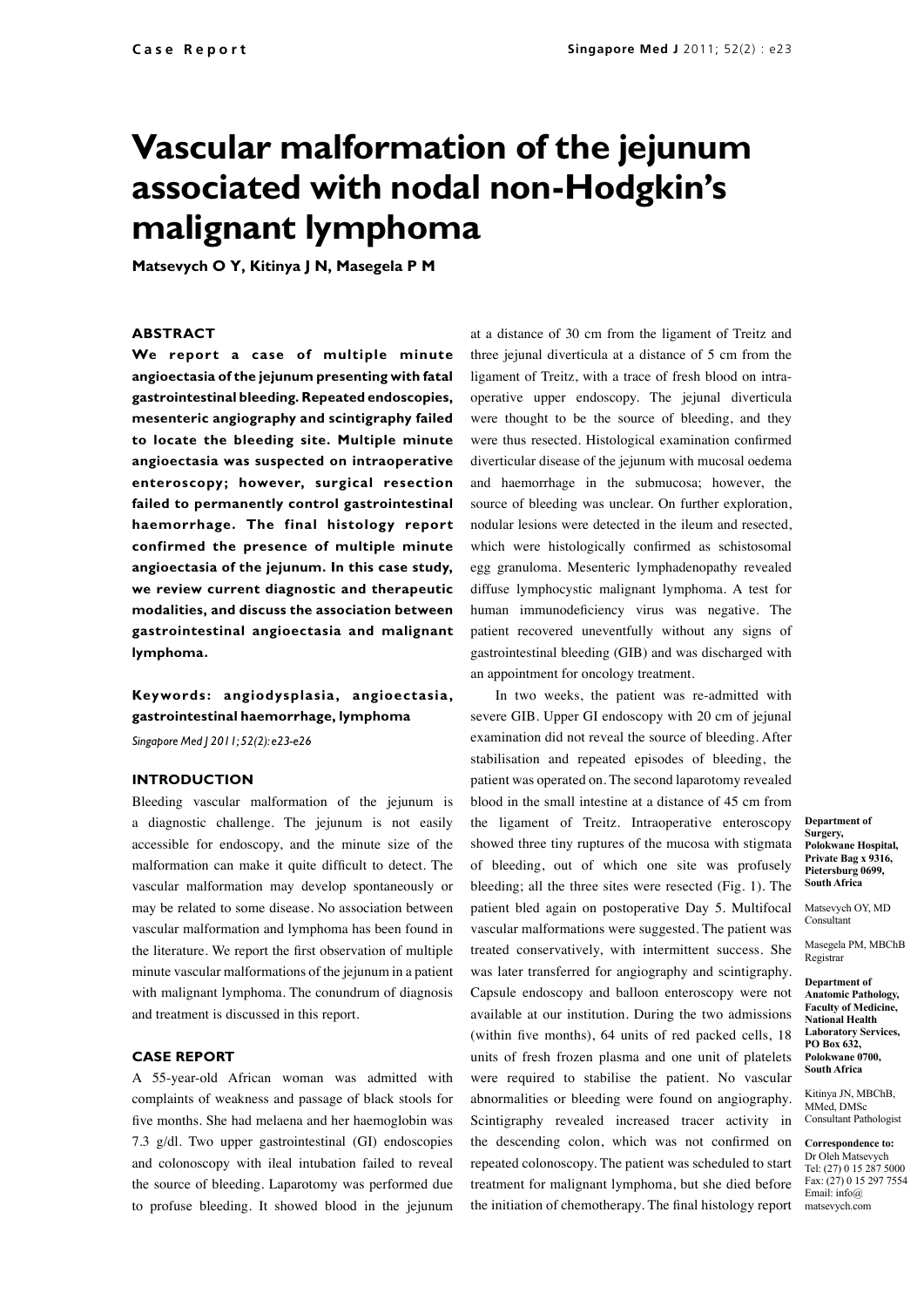



**Fig. 1** (a & b) Enteroscopy images show tiny (2 mm) profusely bleeding mucosal ruptures (circle).

showed the presence of multiple thin-walled dilated vascular channels in the submucosa without evidence of vasculitis (Fig. 2). These were frequently deficient of a muscle coat. The presence of multiple minute vascular ectasia of the jejunum was concluded.

#### **DISCUSSION**

In the literature, the nomenclature of vascular lesions of the GI tract is confusing. In order to avoid any misunderstanding, we define the terms used in this article. Vascular malformation is a general term that includes all badly formed vessels due to different causes. Vascular is a Latin word, and the Greek equivalent is *angeion*. In our opinion, angiodysplasia (*dys* = bad; *plasis* = molded) is the Greek synonym of vascular malformation. Angioectasia (AE) is a distinct clinical and pathologic entity, which is microscopically characterised by dilated, distorted, thin-walled venules, capillaries and arterioles that are lined by endothelium, with few smooth muscles and no inflammation or fibrosis.<sup>(1)</sup> The term 'angiodysplasia' is sometimes used in the literature instead of 'angioectasia'.(2,3)

In 30%–40% of the cases, AE is the cause of haemorrhage from the small intestine. The pathogenesis of AE is not well understood. Its incidence increases with age and is more common after the age of 60 years. An association with end-stage renal disease, Von Willebrand's disease and aortic stenosis is reported. The reason for its prevalence is poorly explained and remains controversial. AE of the small intestine can be a feature of



**Fig. 2** Photomicrograph shows the submucosa of the small intestine with an increased number of thin-walled vascular channels. (Avidin-Biotin complex immunostaining with CD 34,  $× 100$ ).

hereditary haemorrhagic teleangiectasia and progressive systemic sclerosis (CREST variant).<sup>(1-3)</sup> None of these diseases was found in our case. Instead, a diagnosis of nodal malignant lymphoma was confirmed.

A few cases of jejunal lymphoma presenting as GIB have been reported in the literature. Occasionally, lymphomas arising from mucosa-associated lymphoid tissue may be located in the jejunum and may present with occult or overt GIB.<sup>(4)</sup> NK/T-cell, Burkitt's and large B-cell lymphomas presenting with lower GIB have been found in the jejunum, although it is a very unusual location.<sup>(5-7)</sup> B-cell lymphoma of the jejunum as a complication of post-transplant lymphoproliferative disease manifesting as a life-threatening GIB was also reported.(8) All these lesions appear as superficial erosive or nodular lesions with ulcerations. These lesions are easily detected during endoscopy and can be felt in the bowel wall during laparotomy. Only a single case of AE of the whole intestine in a patient with recurrent non-gastrointestinal Hodgkin's lymphoma has been reported.(9) The authors associated the bleeding AE of the whole intestine with high-dose chemotherapy and haematopoietic stem cell transplantation.(9)

The association of AE of the GI tract with nodal malignant lymphoma has not been reported anywhere else in the literature. The presentation of multiple minute jejunal AE as recurrent massive GI bleeding despite multiple surgical resections of bleeding lesions in this patient might suggest an association with her systemic condition. However, the association with nodal (non-GI) malignant lymphoma is difficult to explain and may be casual. Vascular lesions of the small intestine should be suspected when gastroduodenoscopy and colonoscopy fail to identify the possible cause of gastrointestinal bleeding. The next step should be visualisation of the small bowel. Traditional barium studies are rarely utilised owing to their low diagnostic yield, particularly in detecting AE of the small bowel. New imaging techniques, such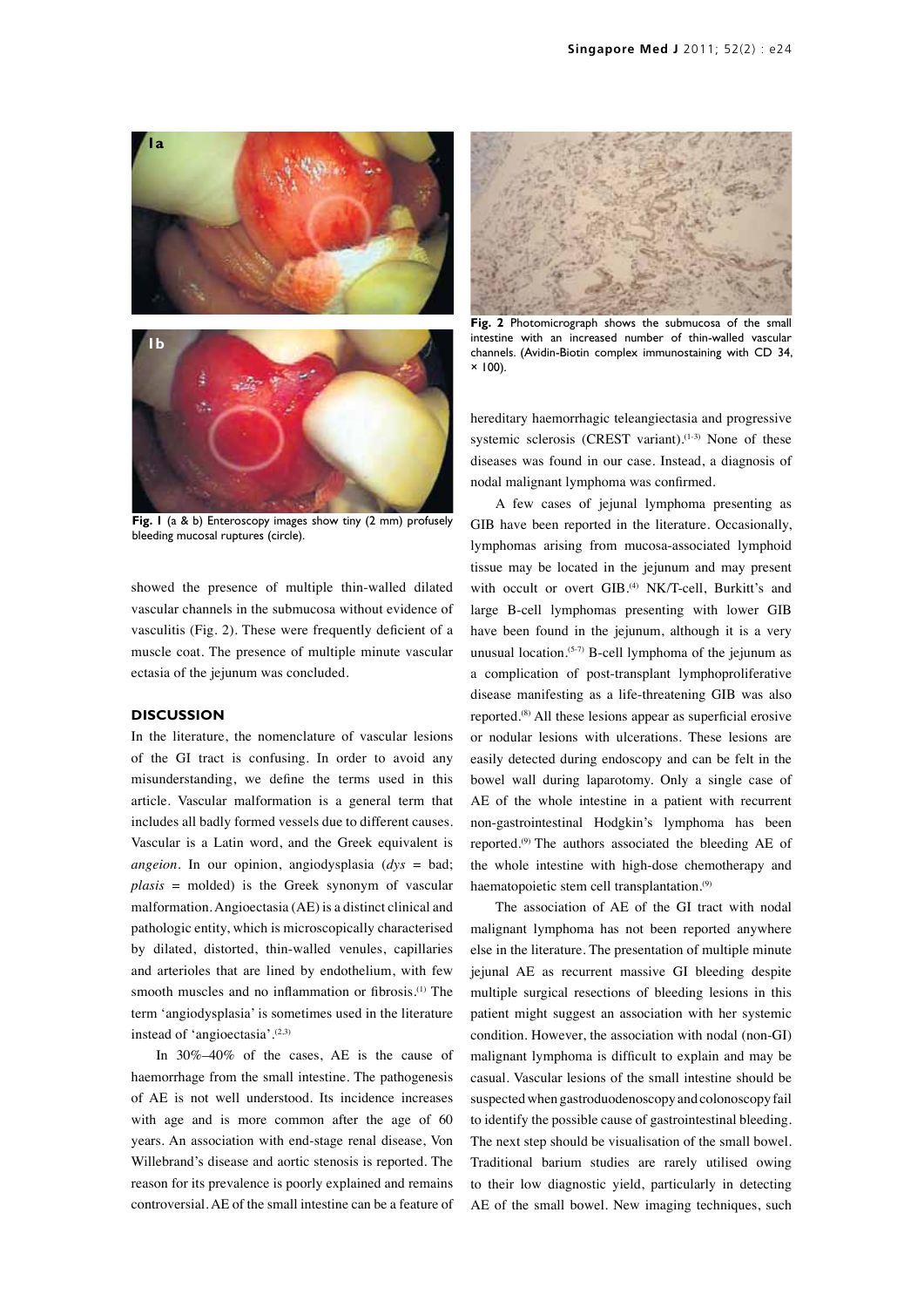as computed tomography enterography and magnetic resonance enterography, may play an increasing role in evaluating Crohn's disease and small-bowel neoplasm, but they may have limited scope in diagnosing VE or neoplasms less than 15 mm in diameter.<sup>(10)</sup>

Capsule endoscopy (CE) is a non-invasive, welltolerated and relatively safe option for examination of the small intestine. However, CE has well-documented limitations of incomplete small-bowel transit and poor luminal view quality. Incomplete visualisation of the small bowel mucosa occurs in 15%–26% of the cases due to inadequate luminal distention, rapid transit through the duodenum and jejunum, a limited and unidirectional view, inability to stop at or wash any area of interest, a relatively slow video-image capture rate and limited battery life. Due to its non-invasiveness and satisfactory diagnostic yield, CE is recommended as the first-line investigation for small-bowel bleeding.(10-12)

The diagnostic and therapeutic value of push enteroscopy (PE) is limited, as only 50–120 cm of the proximal bowel can be examined. With the advent of double-balloon enteroscopy (DBE) in 2001, it has become feasible to simultaneously visualise the entire small bowel, sample lesions and perform therapeutics. DBE has favourably replaced PE. Recently, single-balloon enteroscopy (SBE) was introduced; the technique seems to be slightly easier to perform but still needs evaluation. The diagnostic value of DBE and CE has been shown to be similar. DBE complements CE by increasing the diagnostic yield, offering sampling and endoscopic therapy.(10,13,14) Introduced in 2008, spiral endoscopy proved to be three times faster than DBE in examining the small intestine, although more comparative studies are required.

It should be noted that sedation, especially using meperidine, may cause AE to disappear. It has been reported that using naloxone could cause AE to appear in 2.7% and increase in size in 5.4% of cases. Similarly, significant anaemia, hypotension, dehydration, and even the use of cold water lavage to cleanse the luminal surface, may cause AE to disappear.<sup>(1,2)</sup>Radionucleotide imaging reveals the location of bleeding with a sensitivity and specificity of 93%–95%, providing a bleeding rate of 0.3 mL/min at the time of investigation. However, in practice, the sensitivity can drop by up to 79% and the specificity by up to 30%. It is non-invasive, does not require special preparations for the patient and detects both arterial and venous bleeding sites, although the localisation of bleeding source is often not precise. A provocation test with heparin may increase the diagnostic yield.<sup>(15)</sup>

Angiography may elucidate the angiographic signs of AE and the site of bleeding when the bleeding volume is at least 0.5 mL/min and when the bleeding may be controlled angiographically.<sup>(1)</sup> Laparotomy or laparoscopy should be considered for small bowel tumours or vascular lesions that are not amenable to endoscopic or angiographic treatment. When endoscopic or angiographic treatment fails or is not available and GIB is uncontrolled, laparotomy may be an option. Intraoperative enteroscopy may identify non-palpable lesions and all visible lesions should be resected. The negative laparotomy rate in a published series was 17% and the re-bleeding rate of resected vascular small bowel lesions was 39%.(16)

Bleeding AE of the small bowel may be controlled endoscopically or angiographically in most patients. When these modalities are not feasible, surgical resection is indicated. Different pharmacological modalities have been suggested but their efficacy is still not confirmed. Hormonal treatment with oestrogen and progestagen was considered to prevent re-bleeding from GI AE. The results obtained were, however, conflicting.(2) Octreotide was reported to reduce bleeding from intestinal AE and varices. Successful long-term use of octreotide longactive release once a month was reported in a few cases.(2,17) In another published series, thalidomide, an anti-inflammatory drug with potent inhibition of angiogenesis, has been reported to stop the bleeding of intestinal AE within two weeks in all patients.<sup>(18)</sup>

In conclusion, AE of the small bowel is difficult to diagnose, and is frequently multifocal and minute. It can present with life-threatening GIB, which may be difficult to control and may be fatal despite multiple surgical resections. Currently, endoscopic therapy of small-bowel AE is more beneficial, if it is feasible. Pharmacological modalities are promising, but their efficacy is still not confirmed. The association of AE with malignant lymphoma is suggested. However, there are still many unanswered questions on the pathogenesis and treatment of AE of the small bowel.

#### **REFERENCES**

- 1. Brandt LJ. Chapter 35. Vascular lesions of the gastrointestinal tract. In: Feldman: Sleisenger & Fordtran's Gastrointestinal and Liver Disease, 8th ed. WB Saunders, 2006.
- 2. Regula J, Wronska E, Pachlewski J. Vascular lesions of the gastrointestinal tract. Best Pract Res Clin Gastroenterol 2008; 22:313-28.
- 3. Gordon FH, Watkinson A, Hodgson H. Vascular malformations of the gastrointestinal tract. Best Pract Res Clin Gastroenterol 2001; 15:41-58.
- 4. Nikolaidis N, Giouleme O, Grammatikos N, et al. Multifocal mucosa-associated lymphoid tissue lymphoma presenting as lower-GI bleeding. Gastrointest Endosc 2005; 62:465-7.